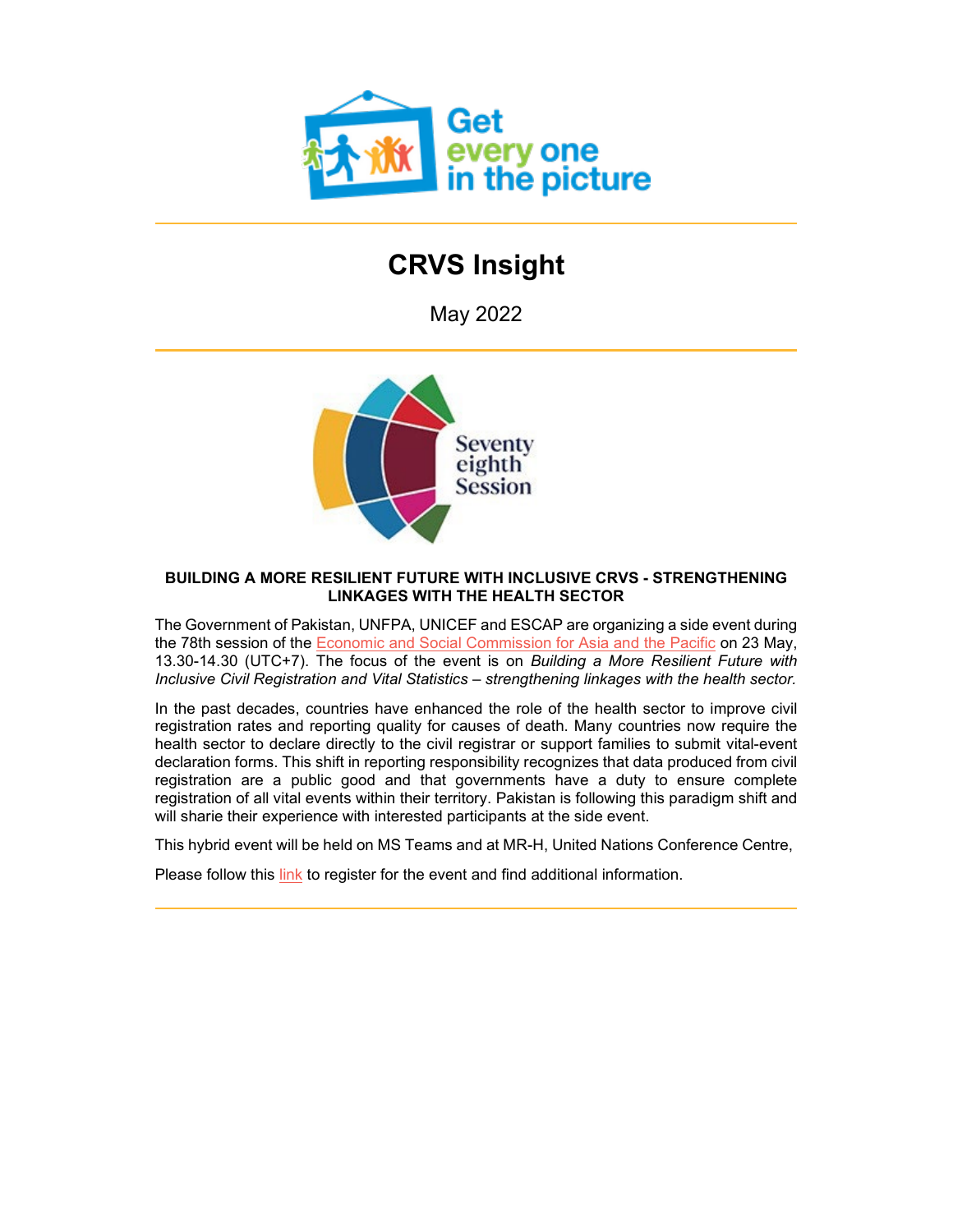

### **STATS CAFE:**

#### **MAKING CIVIL REGISTRATION MORE USER-FRIENDLY IN ASIA AND THE PACIFIC**

# **16 May 2022, 12:00-13:00 (UTC+7**).

Countries in Asia and the Pacific are adopting the *[CRVS Systems Improvement Framework](http://92ls.mjt.lu/lnk/AV4AACeRk7oAActrIS4AAAGMktAAAAAc02EAm3UOAAwLzQBifLOsZCx3zIG1RlKwbwNHHeANHgAMGNw/3/-IEdjR3px9CwJVzDCAfd6g/aHR0cHM6Ly9nZXRpbnRoZXBpY3R1cmUub3JnL3Jlc291cmNlL2NydnMtc3lzdGVtcy1pbXByb3ZlbWVudC1mcmFtZXdvcms)* to identify challenges, redesign procedures and enhance their business processes. They aim to streamline the civil registration system to alleviate the burden on families and increase availability of vital-event data for policymakers. With support from the Bloomberg Philanthropies Data for Health Initiative, ESCAP, Vital Strategies and other development partners established the Framework to offer an innovative, multi-sectoral and participatory approach to enhance CRVS systems. ESCAP, Vital Strategies and WHO-SEARO are currently supporting countries in the region to implement Phase 1 of the Framework to map birth and death registration processes, identify performance issues and analyze policy options.

This [Stats Café](http://92ls.mjt.lu/lnk/AV4AACeRk7oAActrIS4AAAGMktAAAAAc02EAm3UOAAwLzQBifLOsZCx3zIG1RlKwbwNHHeANHgAMGNw/4/fK-zto3uQ_FeAQtKJQ0LZg/aHR0cHM6Ly93d3cudW5lc2NhcC5vcmcvb3VyLXdvcmsvc3RhdGlzdGljcy9zdGF0cy1jYWZl) will highlight country experiences in using the CRVS System Improvement Framework to analyze and redesign their CRVS systems. Presenters will also share their reflections on how this effort has informed their policymaking and ongoing civil registration system strengthening. Please register [here.](http://92ls.mjt.lu/lnk/AV4AACeRk7oAActrIS4AAAGMktAAAAAc02EAm3UOAAwLzQBifLOsZCx3zIG1RlKwbwNHHeANHgAMGNw/5/gvX7VkgmeEjSjg3Bn7yI8g/aHR0cHM6Ly9mb3Jtcy5vZmZpY2UuY29tL3BhZ2VzL3Jlc3BvbnNlcGFnZS5hc3B4P2lkPTJ6V2VEMDlVWUUtOXpGNmtGdWJjY0NiTVhMcEs5clJPal9xb3dIQk9uUTlVTTFsWFdrMWFWazh6TkU1TFVrRktVa0ZKUVZCVVQwVkVSUzR1)



#### **GETTING EVERYONE IN THE PICTURE THROUGH ASSESSING INEQUALITIES**

A recent [blog](http://92ls.mjt.lu/lnk/AV4AACeRk7oAActrIS4AAAGMktAAAAAc02EAm3UOAAwLzQBifLOsZCx3zIG1RlKwbwNHHeANHgAMGNw/6/0wE2OdvE6-GnhSLxfVOL8Q/aHR0cHM6Ly93d3cudW5lc2NhcC5vcmcvYmxvZy9nZXR0aW5nLWV2ZXJ5b25lLXBpY3R1cmUtdGhyb3VnaC1hc3Nlc3NpbmctaW5lcXVhbGl0aWVz) by ESCAP highlighted the need to address inequalities in civil registration to advance the "leave no-one behind" agenda. Eradicating civil registration inequalities is key to achieving SDG indicators on legal identity for al" and birth and death registration targets by 2030, [SDG indicators 16.9.](http://92ls.mjt.lu/lnk/AV4AACeRk7oAActrIS4AAAGMktAAAAAc02EAm3UOAAwLzQBifLOsZCx3zIG1RlKwbwNHHeANHgAMGNw/7/oCh2b9JUrHdHagr09zqK3g/aHR0cHM6Ly91bnN0YXRzLnVuLm9yZy9zZGdzL21ldGFkYXRhLz9UZXh0PSZHb2FsPTE2JlRhcmdldD0xNi45Izp-OnRleHQ9UHJvbW90ZSUyMHBlYWNlZnVsJTIwYW5kJTIwaW5jbHVzaXZlJTIwc29jaWV0aWVzLGluY2x1c2l2ZSUyMGluc3RpdHV0aW9ucyUyMGF0JTIwYWxsJTIwbGV2ZWxz#:%7E:text=Promote%20peaceful%20and%20inclusive%20societies,inclusive%20institutions%20at%20all%20levels)1 and [17.19.2.](http://92ls.mjt.lu/lnk/AV4AACeRk7oAActrIS4AAAGMktAAAAAc02EAm3UOAAwLzQBifLOsZCx3zIG1RlKwbwNHHeANHgAMGNw/8/Yc-JwNycrQ1QAHUuP4D_lQ/aHR0cHM6Ly91bnN0YXRzLnVuLm9yZy9zZGdzL21ldGFkYXRhLz9UZXh0PSZHb2FsPTE3JlRhcmdldD0xNy4xOQ)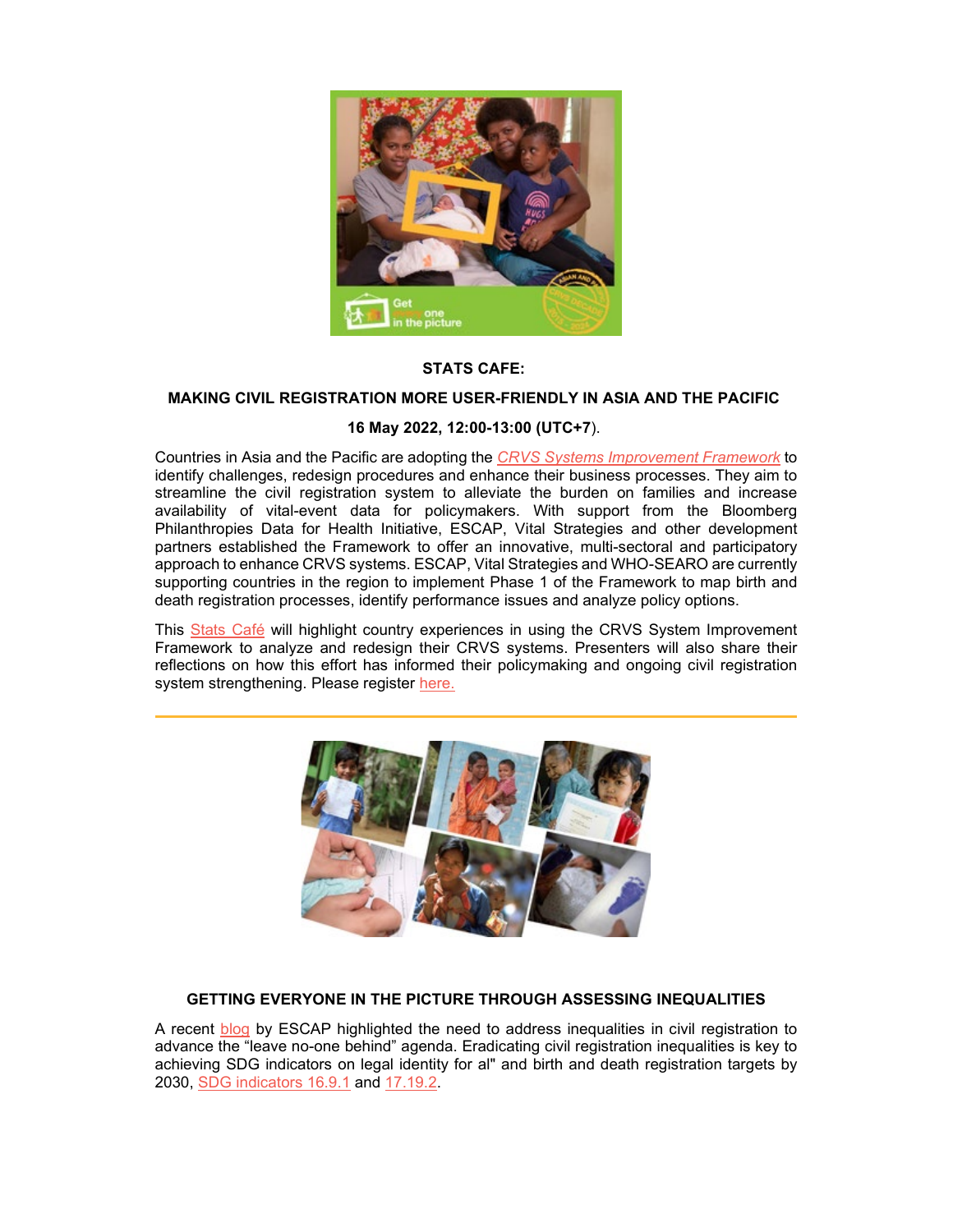Countries that have adopted the [Regional Action Framework on CRVS in Asia and the Pacific](http://92ls.mjt.lu/lnk/AV4AACeRk7oAActrIS4AAAGMktAAAAAc02EAm3UOAAwLzQBifLOsZCx3zIG1RlKwbwNHHeANHgAMGNw/9/Fs8hEwbRT3fwDUVbG1YbKQ/aHR0cHM6Ly9nZXRpbnRoZXBpY3R1cmUub3JnL3NpdGVzL2RlZmF1bHQvZmlsZXMvcmVzb3VyY2VzL1JlZ2lvbmFsJTIwQWN0aW9uJTIwRnJhbWV3b3JrJTIwb24lMjBDaXZpbCUyMFJlZ2lzdHJhdGlvbiUyMGFuZCUyMFZpdGFsJTIwU3RhdGlzdGljcyUyMGluJTIwQXNpYSUyMGFuZCUyMHRoZSUyMFBhY2lmaWNfMF8wLnBkZg) are committed to following all implementation steps including inequality assessment for CRVS. Now, more than ever, addressing inequalities in CRVS is crucial as COVID-19 highlights the importance of universal death registration and recording of causes of death for responsive and inclusive policymaking.

ESCAP recently launched the [Inequality Assessments and Strengthening Demographic](http://92ls.mjt.lu/lnk/AV4AACeRk7oAActrIS4AAAGMktAAAAAc02EAm3UOAAwLzQBifLOsZCx3zIG1RlKwbwNHHeANHgAMGNw/10/vAqD4DIdvb6e8wColMjb9w/aHR0cHM6Ly93d3cudW5lc2NhcC5vcmcvcHJvamVjdHMvaW5lcXVhbGl0eS1hc3Nlc3NtZW50cw)  [Analysis Capacity](http://92ls.mjt.lu/lnk/AV4AACeRk7oAActrIS4AAAGMktAAAAAc02EAm3UOAAwLzQBifLOsZCx3zIG1RlKwbwNHHeANHgAMGNw/10/vAqD4DIdvb6e8wColMjb9w/aHR0cHM6Ly93d3cudW5lc2NhcC5vcmcvcHJvamVjdHMvaW5lcXVhbGl0eS1hc3Nlc3NtZW50cw) project to strengthen capacities of countries in the region to implement CRVS inequality assessments using secondary data sources. The support ranges from building demographic analytical capacities for national stakeholders to promoting dialogues with policymakers. ESCAP are currently organizing national and regional workshops to address relevant skills gap and refine the methodology for inequality assessments.



#### **EMERGING TRENDS IN CENSUS APPROACHES IN ASIA AND THE PACIFIC**

Traditional census-taking, in principle, entails canvassing the entire country, reaching every single household, and collecting information on all individuals within a stipulated period of time. While the majority of countries in the world, as well as those in Asia and the Pacific, continue to employ this traditional approach, an increasing number of countries are turning towards registers (solely or partially, complemented by a full field enumeration or sample survey).

This report showcases approaches adopted by some countries in the region on the use of administrative data in censuses.

Download the full report [here.](http://92ls.mjt.lu/lnk/AV4AACeRk7oAActrIS4AAAGMktAAAAAc02EAm3UOAAwLzQBifLOsZCx3zIG1RlKwbwNHHeANHgAMGNw/11/ywDATTFALVmjvny3b_MHYw/aHR0cHM6Ly93d3cudW5lc2NhcC5vcmcvc2l0ZXMvZGVmYXVsdC9kOGZpbGVzL2tub3dsZWRnZS1wcm9kdWN0cy9FU0NBUC0yMDIyLVJQX0VtZXJnaW5nX1RyZW5kc19pbl9DZW5zdXNfQXBwcm9hY2hlc19pbl9Bc2lhLVBhY2lmaWMucGRm)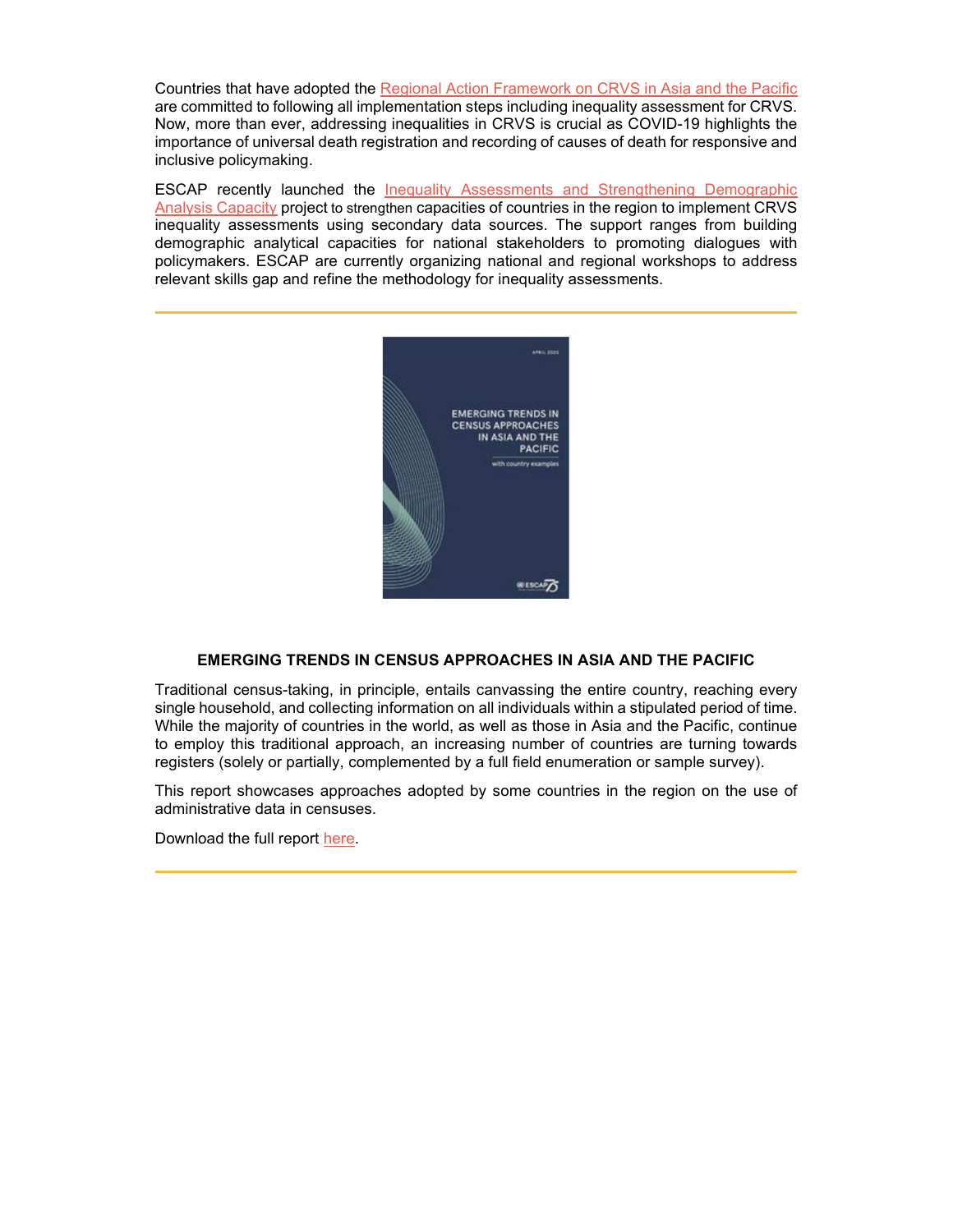

ent in Building the ASEAN I<br>Hilly of All Women and Child



#### **UNHCR AND CIVIL REGISTRATION ACTIVITIES**

The ASEAN Commission on the Promotion and the Protection of the Rights of Women and Children (ACWC) in cooperation with UNHCR, is working on the implementation of the recommendations of the ACWC study on ["Legal Identity of All Women and Children in ASEAN:](http://92ls.mjt.lu/lnk/AV4AACeRk7oAActrIS4AAAGMktAAAAAc02EAm3UOAAwLzQBifLOsZCx3zIG1RlKwbwNHHeANHgAMGNw/12/CLxSc4ACQTi33ihMHcvcJg/aHR0cHM6Ly9nZXRpbnRoZXBpY3R1cmUub3JnL25ld3MvbGVnYWwtaWRlbnRpdHktYWxsLXdvbWVuLWFuZC1jaGlsZHJlbi1hc2Vhbi1hY3djLXJlcG9ydC1sYXVuY2gtYW5kLXBhbmVsLWRpc2N1c3Npb24)  [A Regional Synthesis"](http://92ls.mjt.lu/lnk/AV4AACeRk7oAActrIS4AAAGMktAAAAAc02EAm3UOAAwLzQBifLOsZCx3zIG1RlKwbwNHHeANHgAMGNw/12/CLxSc4ACQTi33ihMHcvcJg/aHR0cHM6Ly9nZXRpbnRoZXBpY3R1cmUub3JnL25ld3MvbGVnYWwtaWRlbnRpdHktYWxsLXdvbWVuLWFuZC1jaGlsZHJlbi1hc2Vhbi1hY3djLXJlcG9ydC1sYXVuY2gtYW5kLXBhbmVsLWRpc2N1c3Npb24) in Cambodia, Indonesia, Philippines, Thailand and Viet Nam. Activities in this context include capacity building elements. Currently, UNHCR also supports the governments' ongoing efforts in Kazakhstan, Kyrgyzstan, Tajikistan, Turkmenistan to follow up on their 2019 pledges to ensure birth registration for the prevention of statelessness. In Thailand, Viet Nam and Pakistan, UNHCR supports governments with the conclusion of and the follow up to the ["Bali Process Civil Registration Assessment Toolkit Pilot Projects"](http://92ls.mjt.lu/lnk/AV4AACeRk7oAActrIS4AAAGMktAAAAAc02EAm3UOAAwLzQBifLOsZCx3zIG1RlKwbwNHHeANHgAMGNw/13/Z7Bun9sptAWzuhuoRK1f_w/aHR0cHM6Ly9nZXRpbnRoZXBpY3R1cmUub3JnL3Jlc291cmNlL2JhbGktcHJvY2Vzcy1jaXZpbC1yZWdpc3RyYXRpb24tYXNzZXNzbWVudC10b29sa2l0).



#### **#CountingEveryone**

The [#CountingEveryone](http://92ls.mjt.lu/lnk/AV4AACeRk7oAActrIS4AAAGMktAAAAAc02EAm3UOAAwLzQBifLOsZCx3zIG1RlKwbwNHHeANHgAMGNw/14/KVgrq1kbZu7ATc4yLmReKw/aHR0cHM6Ly90d2l0dGVyLmNvbS92aXRhbHN0cmF0L3N0YXR1cy8xNTIxNTU2NTY2MjEzODk0MTQ0P3M9MTImdD1tUGphXzAxd1E3SDFaRHpaM1FoVVJ3) campaign has shared stories from leaders in Bangladesh, Colombia, Rwanda and Viet Nam on their efforts to ensure everyone, everywhere, is counted. For more information, please follow this [link.](http://92ls.mjt.lu/lnk/AV4AACeRk7oAActrIS4AAAGMktAAAAAc02EAm3UOAAwLzQBifLOsZCx3zIG1RlKwbwNHHeANHgAMGNw/15/DHij990xp7Es13vwwS8sYw/aHR0cHM6Ly93d3cudml0YWxzdHJhdGVnaWVzLm9yZy9hcy1jb3ZpZC0xOS11bmRlcnNjb3Jlcy1oYXJtcy1vZi1saW1pdGVkLWRhdGEtY291bnRpbmdldmVyeW9uZS1jYW1wYWlnbi1jcmVhdGVzLW1vbWVudHVtLXRvd2FyZHMtY2hhbmdlLw)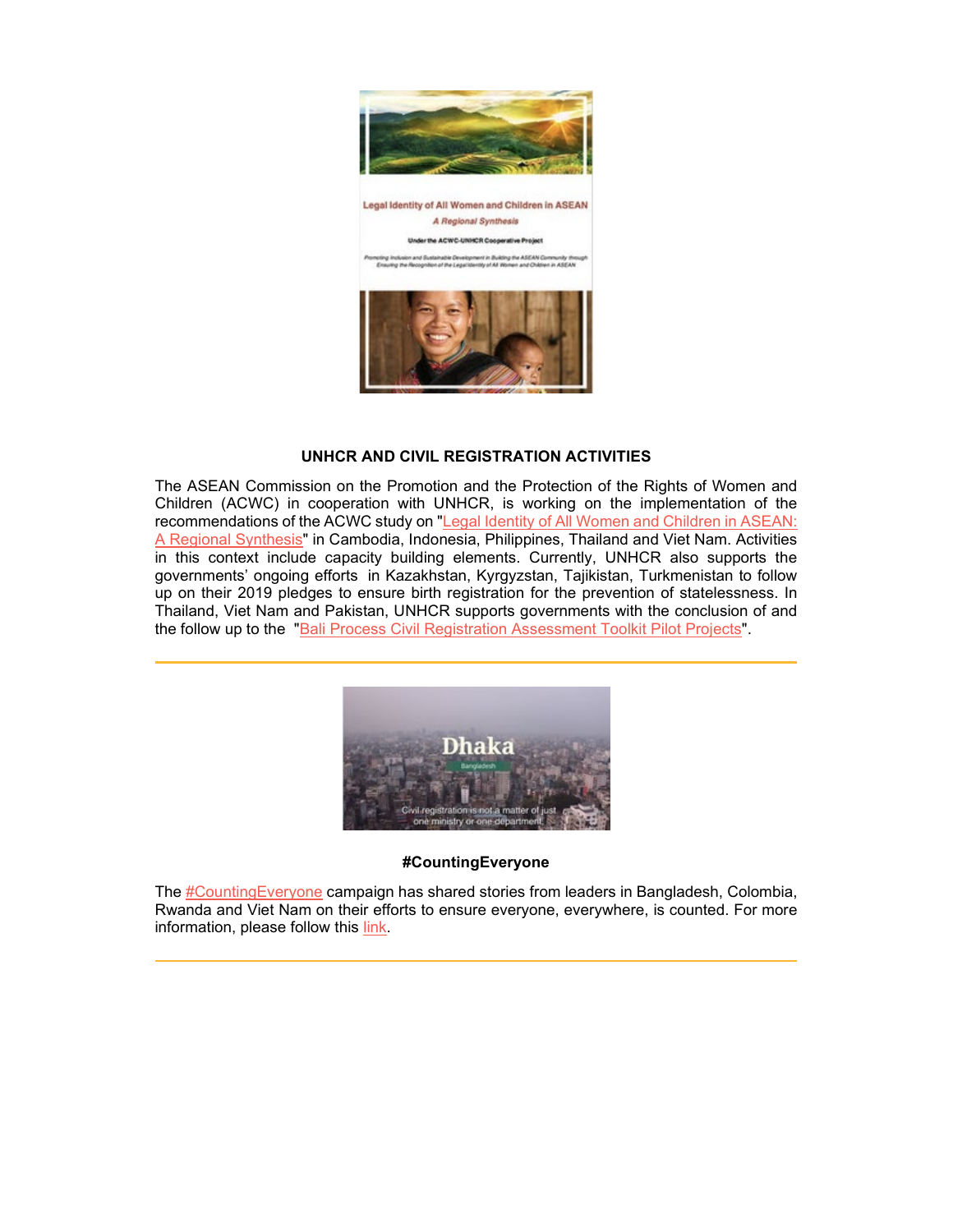

# **PAKISTAN'S FIRST NATIONAL WORKSHOP ON IMPLEMENTING INEQUALITY ASSESSMENT AND STRENGTHENING DEMOGRAPHIC ANALYSIS CAPACITY ON CRVS**

In collaboration with ESCAP, the Technical Support Unit - Civil Registration and Vital Statistics (CRVS), Ministry of Planning, Development and Special Initiatives held the first national workshop on 25-26th March 2022 in Islamabad, Pakistan.



For more information about the workshop including presentations, please follow this [link.](http://92ls.mjt.lu/lnk/AV4AACeRk7oAActrIS4AAAGMktAAAAAc02EAm3UOAAwLzQBifLOsZCx3zIG1RlKwbwNHHeANHgAMGNw/16/r9jkncltwZdST22kzEu5GQ/aHR0cHM6Ly93d3cudW5lc2NhcC5vcmcvZXZlbnRzLzIwMjIvZmlyc3QtbmF0aW9uYWwtd29ya3Nob3AtaW1wbGVtZW50aW5nLWluZXF1YWxpdHktYXNzZXNzbWVudC1hbmQtc3RyZW5ndGhlbmluZw)

**UNFPA-PAKISTAN and CRVS**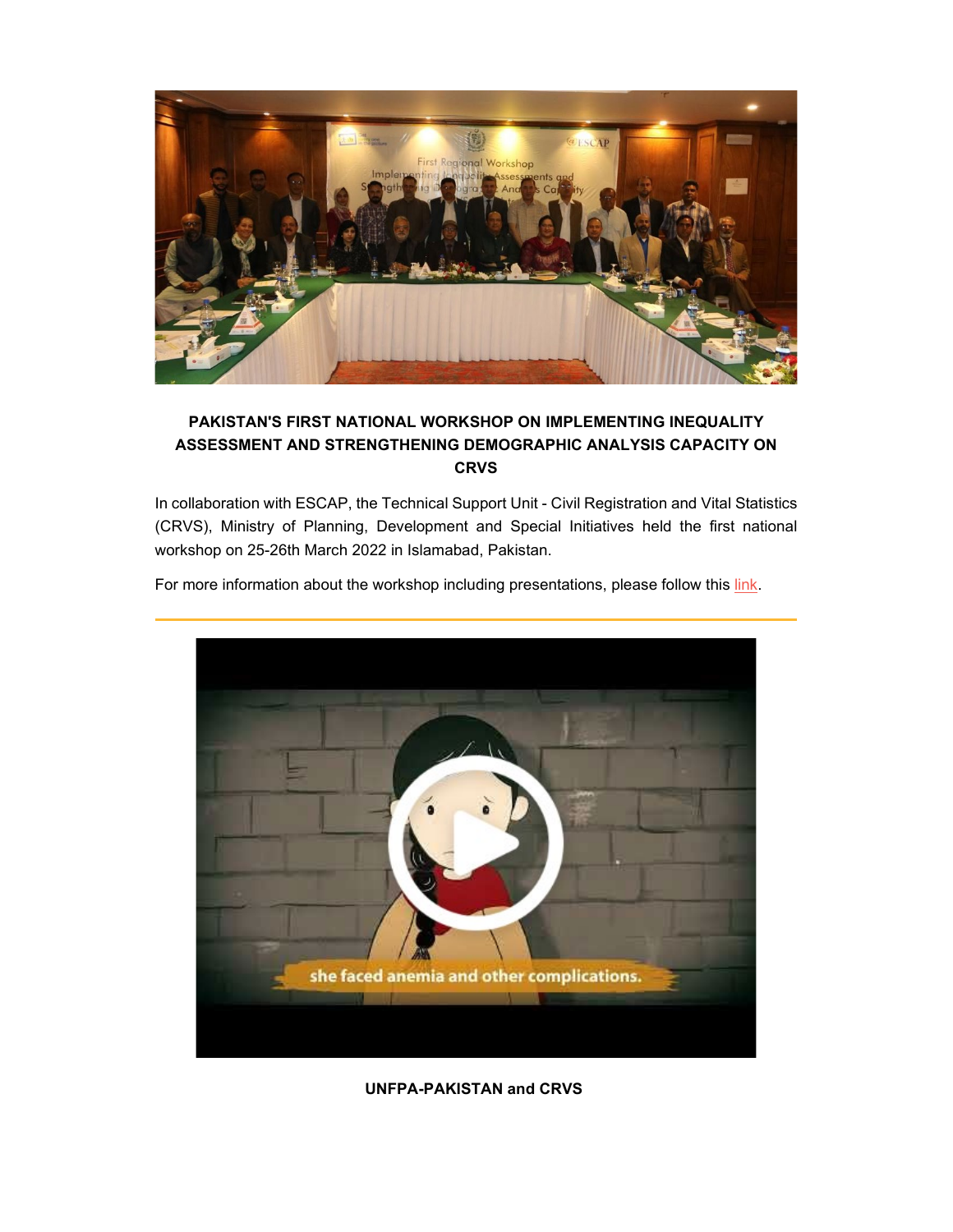UNFPA is partnering with the Government of Pakistan to build a strong and centralized Civil Registration and Vital Statistics (CRVS) system. The video highlights Pakistan's efforts in utilizing CRVS to combat child marriage and improve data for health planning.



### **NEW ANALYSIS OF EXCESS MORTALITY AND COVID-19 IN MALAYSIA**

Data on COVID-19-related deaths are essential to assess the mortality rate in a country. Due to the high transmissibility of the virus, collecting this particular data is very challenging but countries are adopting innovative approaches to address this issue. At a recent **Asia-Pacific** [Stats Café,](http://92ls.mjt.lu/lnk/AV4AACeRk7oAActrIS4AAAGMktAAAAAc02EAm3UOAAwLzQBifLOsZCx3zIG1RlKwbwNHHeANHgAMGNw/18/-Lb2FQqcV-zTkssudnJquw/aHR0cHM6Ly93d3cudW5lc2NhcC5vcmcvZXZlbnRzLzIwMjIvYXNpYS1wYWNpZmljLXN0YXRzLWNhZmUtc2VyaWVzLWV4Y2Vzcy1tb3J0YWxpdHktYW5kLWltcG9ydGFuY2UtZGF0YS1maWdodC1hZ2FpbnN0LWNvdmlkIw) the Centre for Burden of Disease Research, Institute for Public Health, National Institutes of Health, Malaysia shared the country's approach to achieving data completeness for COVID-19-related deaths. Malaysia's MoH has complemented hospital-based deaths (registered by medically certified officers) with public/home-based data (registered by informants/next of kin). This approach has enabled Malaysia to have the necessary data to analyze excess mortality due to COVID-19.

Latest excess mortality estimate by Malaysia's MoH during the pandemic (data available from March 2020 to December 2021) remained low, at 2.4% (+7,914). MoH cited high level of compliance with their COVID-19 Standard Operating Procedures (SOPs) by the public and wide vaccination coverage as the main reasons for the low excess mortality. For further information, a [journal article](http://92ls.mjt.lu/lnk/AV4AACeRk7oAActrIS4AAAGMktAAAAAc02EAm3UOAAwLzQBifLOsZCx3zIG1RlKwbwNHHeANHgAMGNw/19/Ft22lq2o8Pj1SKHK9L7yZg/aHR0cHM6Ly93d3cudGhlbGFuY2V0LmNvbS9qb3VybmFscy9sYW53cGMvYXJ0aWNsZS9QSUlTMjY2Ni02MDY1KDIyKTAwMDcxLTIvZnVsbHRleHQ) was recently published in The Lancet.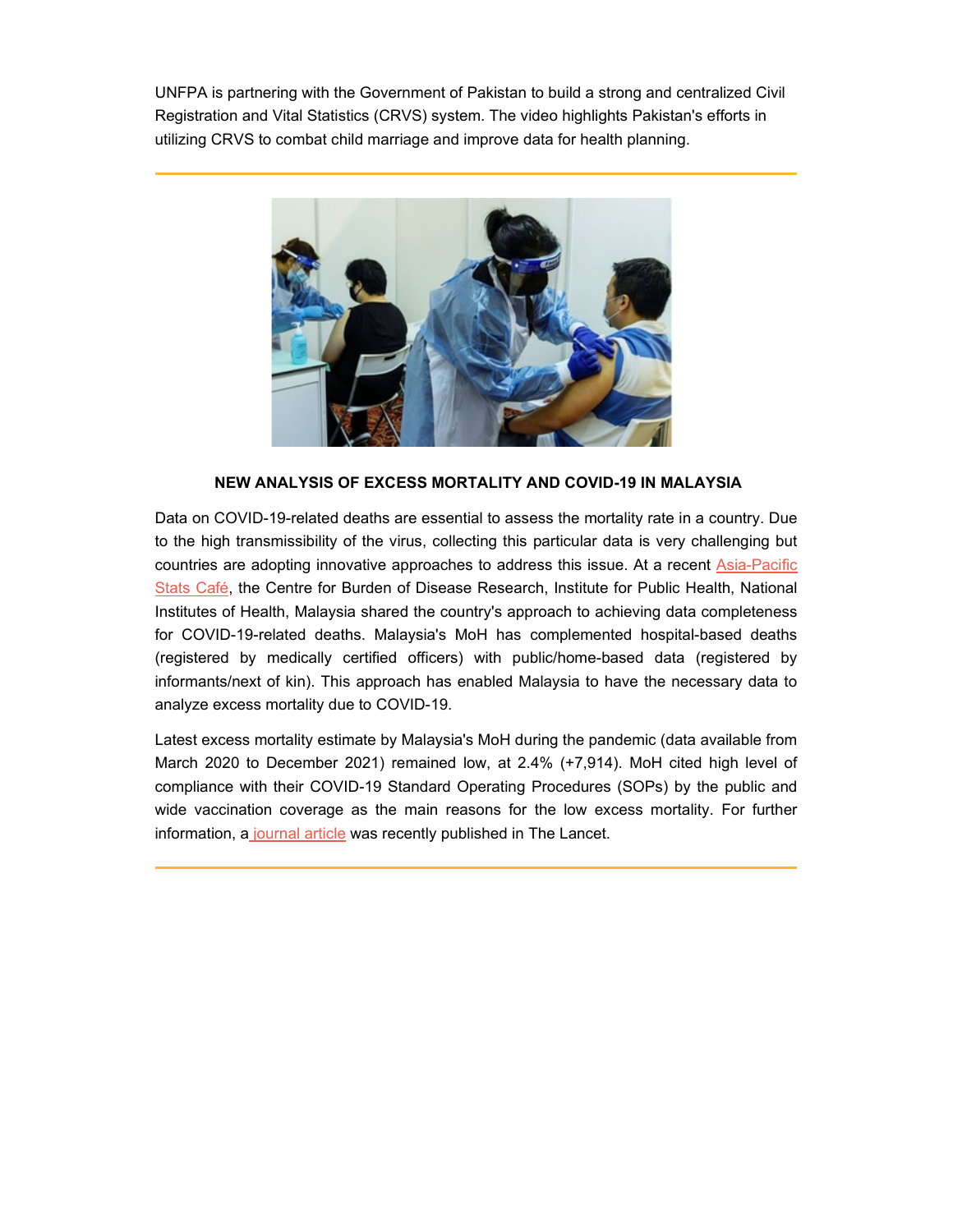

# **KIRIBATI ON PATH TO TRANSFORM DATA PROTECTION AND GOVERNANCE**

July, 2021

The National Statistics Office of Kiribati, in partnership with the Office of Civil Registration, aims to integrate multiple sets of health and civil registration data to create a complete source of population data. The team has developed a Draft Data Protection Policy and terms of reference for a new data governance mechanism. The policy will not only ensure the security of this data in Kiribati but also provide a model for other countries seeking to include data protection measures in their legal frameworks.

Further information is available in the latest edition of **The Data Digest**, a quarterly Data for Health Newsletter.

#### **UPCOMING EVENTS**

- Webinar on [ICD-11 implementation strategy and country experiences:](http://92ls.mjt.lu/lnk/AV4AACeRk7oAActrIS4AAAGMktAAAAAc02EAm3UOAAwLzQBifLOsZCx3zIG1RlKwbwNHHeANHgAMGNw/21/f9Sj2xRNLKXCZobsaP4vEQ/aHR0cHM6Ly93d3cubGlua2VkaW4uY29tL2V2ZW50cy93ZWJpbmFyb25pY2QtMTFpbXBsZW1lbnRhdGlvbnN0NjkyNDQwNDE2MTc5OTIyNTM0NC8) As part of WHO ICD-11 webinar series, the Classifications and Terminologies Unit is organizing a webinar on the **16th**  of May 2022. For more information please contact icd@who.int.
- Th[e 78th session of the Economic and Social Commission for Asia and the Pacific \(ESCAP\)](http://92ls.mjt.lu/lnk/AV4AACeRk7oAActrIS4AAAGMktAAAAAc02EAm3UOAAwLzQBifLOsZCx3zIG1RlKwbwNHHeANHgAMGNw/22/lwB2SGinQVTJnxy1Vz_aiQ/aHR0cHM6Ly93d3cudW5lc2NhcC5vcmcvZXZlbnRzL2NvbW1pc3Npb243OCM6fjp0ZXh0PVRoZSUyMDc4dGglMjBzZXNzaW9uJTIwb2YlMjB0aGUsb2YlMjBNb25kYXklMkMlMjAyMyUyME1heSUyMDIwMjIu#:%7E:text=The%2078th%20session%20of%20the,of%20Monday%2C%2023%20May%202022.) will be held in a hybrid modality from **23 to 27 May 2022** at the United Nations Conference Centre in Bangkok and online. Guided by the theme "A common agenda to advance sustainable development in Asia and the Pacific", the annual session will be an opportunity to discuss and shape the future of regional cooperation centered around a new form of multilateralism and regional cooperation. The outcomes of the Second Ministerial Conference on CRVS in Asia and the Pacific will be highlighted during the session and a resolution on CRVS has been tabled by Pakistan for adoption by the Commission.
- Global Calendar of Statistical Events: a large number of data and statistics events worldwide are poste[d here.](http://92ls.mjt.lu/lnk/AV4AACeRk7oAActrIS4AAAGMktAAAAAc02EAm3UOAAwLzQBifLOsZCx3zIG1RlKwbwNHHeANHgAMGNw/23/kKk3TFMug0ZtzalcNEtF-w/aHR0cHM6Ly91bnN0YXRzLnVuLm9yZy9jYXBhY2l0eS1kZXZlbG9wbWVudC9jYWxlbmRhci9hbGwtZXZlbnRzLw)